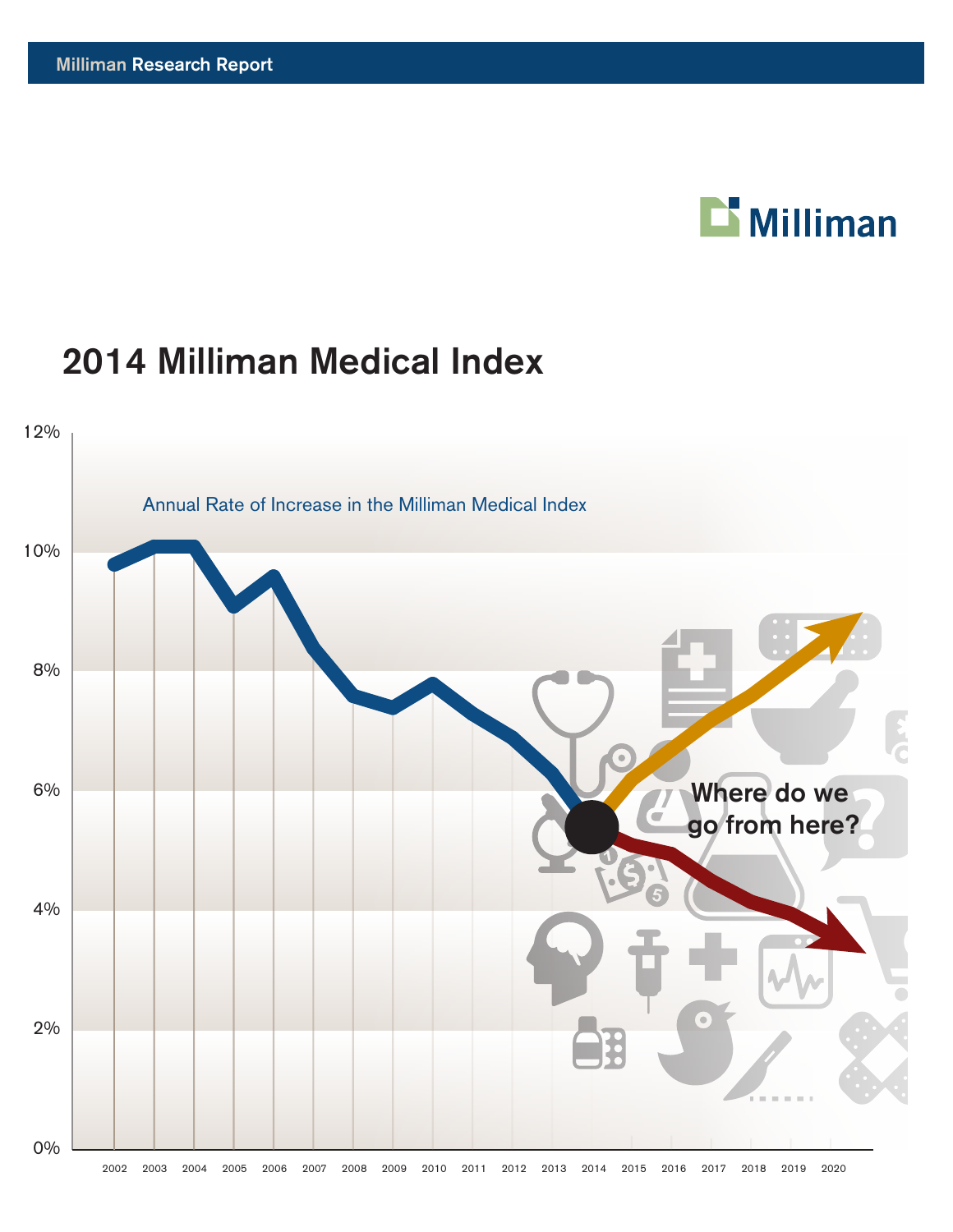

| <b>Executive summary</b>                       |  |
|------------------------------------------------|--|
| <b>Components of cost</b>                      |  |
| <b>Employees' share</b><br>of healthcare costs |  |
| <b>Drivers of</b><br>annual cost increase      |  |
| <b>Technical appendix</b>                      |  |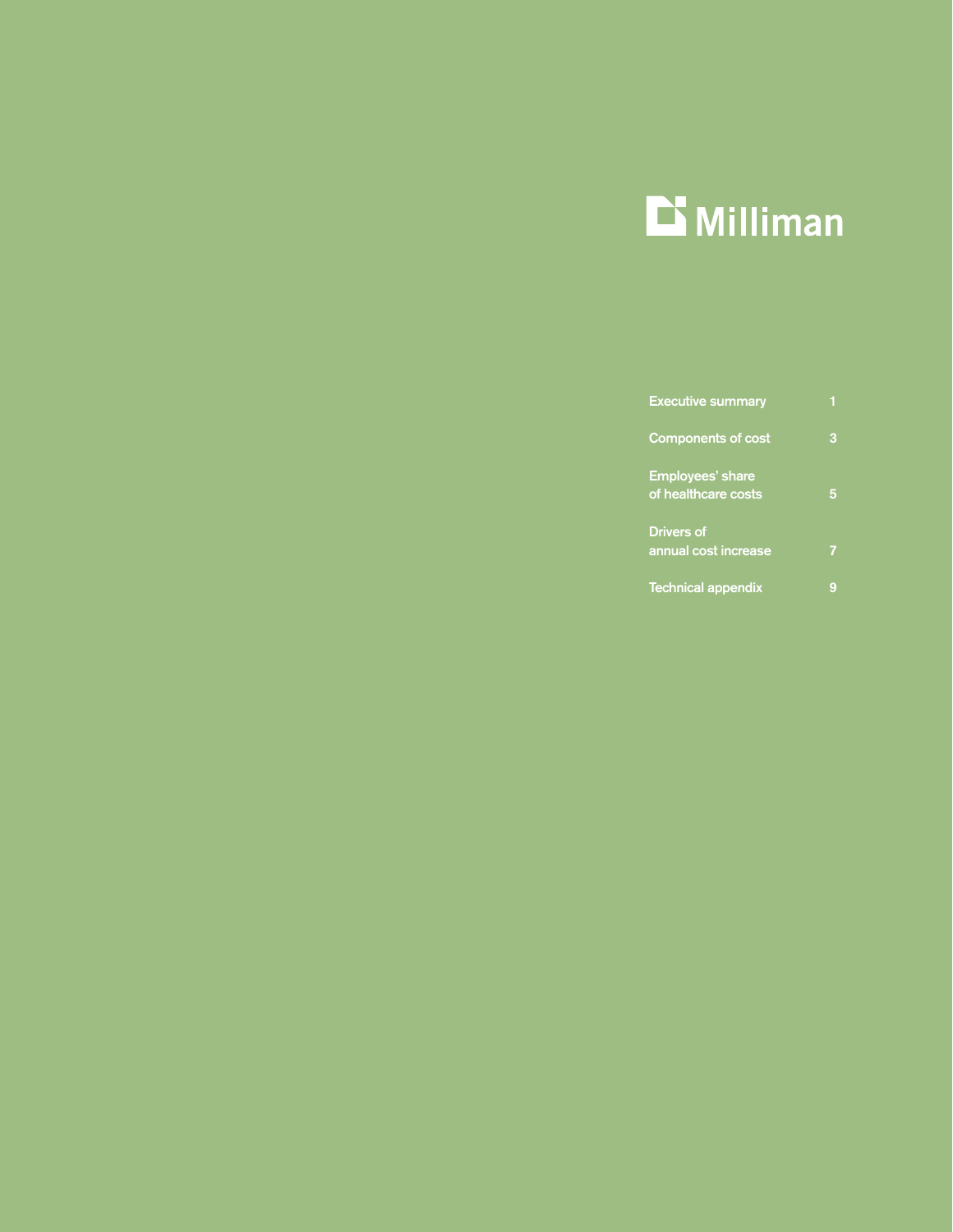## **EXECUTIVE SUMMARY**

\$23,215. That's how much is spent in 2014 on healthcare for a typical American family of four covered by an average employer-sponsored health plan according to the 2014 Milliman Medical Index (MMI).<sup>1</sup> And yet while the amount has more than doubled over the past 10 years, growing from \$11,192 to \$23,215, the 5.4% growth rate from 2013 to 2014 is the lowest annual change since the MMI was first calculated in 2002.

Employers pay the largest portion of healthcare costs, contributing \$13,520 per year, or 58% of the total. However, increasing proportions of costs have been shifted to employees. Since 2007, when the economic recession began, the average cost to employers has increased 52%—an average of 6% per year—while the expenses borne by the family, through payroll deductions and out-of-pocket costs, have grown at an even faster rate, 73% (average of 8% per year).

Throughout this report we review the various components of the cost increases, how they are shared between employers and employees, and what key drivers are most likely to affect healthcare costs in 2014 and beyond.

## Key findings

As measured by the 2014 MMI, the total annual cost of healthcare for a typical family of four covered by an employer-sponsored preferred provider plan (PPO) is \$23,215 (see Figure 1). Key observations are:

- The MMI has more than doubled over the past 10 years (107% increase from 2004 to 2014), growing from \$11,192 in 2004 to \$23,215 in 2014.
- Although healthcare costs continue to rise, the overall annual rate of increase in the cost of care for the family of four is at its lowest level since we first calculated the MMI in 2002. During those years, the annual increase in cost ranged from a high of 10.1%, in both 2003 and 2004, to a low of 5.4% in 2014. The rate of increase dropped by nearly a full percentage point, from 6.3% in 2013 to 5.4% in 2014. As discussed later in this report, this significant decline was likely due to a confluence of forces rather than any single event.
- In almost every year of the past 10, growth rates have decelerated. Figure 2 shows the most recent five years of that deceleration.



FIGURE 2





The Milliman Medical Index is an actuarial analysis of the projected total cost of healthcare for a hypothetical family of four covered by an employer-sponsored preferred provider organization (PPO) plan. Unlike many other healthcare cost reports, the MMI measures the total cost of healthcare benefits, not just the employer's share of the costs, and not just premiums. The MMI only includes healthcare costs. It does not include health plan administrative expenses or profit loads.

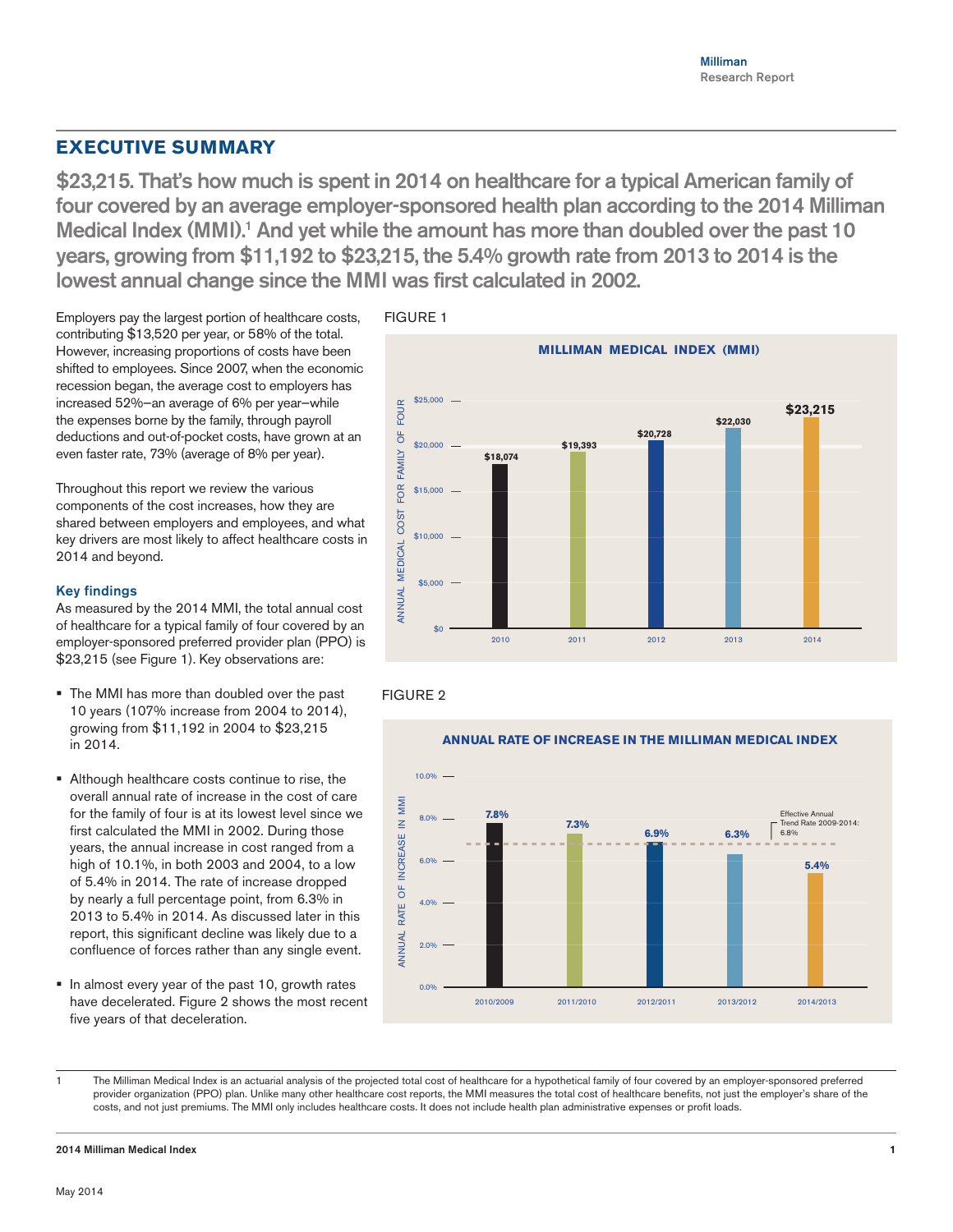*Although the annual rate of increase is down, it is still well above the rate of growth in the consumer price index (CPI).*

In each of the past four years, employees have assumed an increasing percentage of the total cost of care. The total employee cost (payroll deductions plus out-of-pocket expenses) increased by approximately 32% from 2010 to 2014, while employer costs (premium contributions) increased by 26%.

Although the annual rate of increase is down, it is still well above the rate of growth in the consumer price index (CPI).<sup>2</sup> However, when and how future annual rates of increase will continue to change is unclear, and may depend on a number of factors such as:

- The economy
- Supply and demand influences
- Healthcare provider engagement in cost control
- Specialty pharmacy
- **Transparency**

So far, the emerging reforms required by the Patient Protection and Affordable Care Act (ACA) have had little direct impact on the cost of care for our family of four in 2014 because this family tends to be insured through large group health plans. Some of the most far-reaching reforms are focused on access to insurance in the individual and small employer markets. Additionally, while the reforms are having immediate impacts on premium rates in those markets (the individual market, in particular), it is unclear whether they will ultimately have meaningful effects on growth in the cost of healthcare services.

*So far, the emerging reforms required by the Patient Protection and Affordable Care Act (ACA) have had little direct impact on the cost of care for our family of four.*

<sup>2</sup> Over the 10-year period from 2004 through 2014, CPI has increased by approximately 2.3% per year, while the MMI has average annual increases of 7.6%.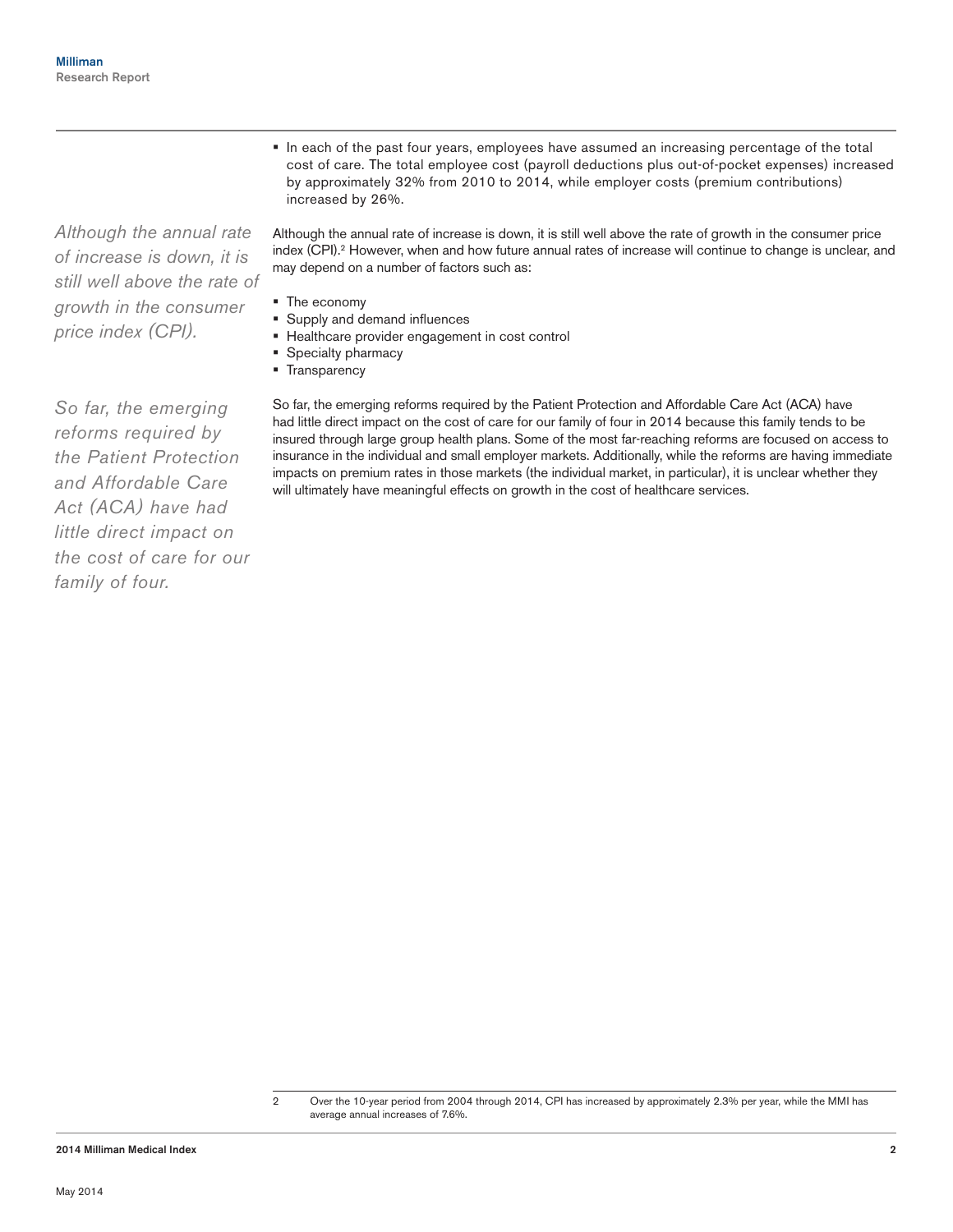## **COMPONENTS OF COST**

The MMI examines the cost of healthcare under five separate categories of services:

- **Inpatient facility care**
- **Dutpatient facility care**
- **Professional services**
- **Pharmacy**
- **Other services**

As shown in Figure 3, for the MMI family of four, care provided by physician and other professional services accounts for 31% of the total spending. 3 Inpatient and outpatient facility care account for 31% and 19% of the total, respectively, while pharmacy costs represent 15% of the total cost of healthcare for our family of four. The "Other" category of healthcare spending is the 4% of care that doesn't fall into one of the other four categories. It includes such things as durable medical equipment, miscellaneous supplies, ambulance, and home health.

At \$7,249 in 2014 (see Figure 4 on page 4), inpatient facility costs grew by 5.7% (see Figure 5 on page 4), a rate similar to the 5.4% total growth rate for all services combined. Notably, inpatient hospital utilization rates, as measured by total days in the hospital, increased slightly. Over the previous five years, annual increases in inpatient utilization have averaged just below zero, meaning that utilization decreased slightly during that time. The utilization uptick may be one sign of a recovering economy, as people opt for procedures that they postponed during times of greater economic uncertainty. It may also be due, in part, to the "wearing off" of onetime utilization reductions resulting from implementation of hospital performance incentives, such as the readmission penalty program that the ACA established for Medicare patients. Although the MMI measures employer health plan costs, not Medicare costs, there are spillover effects from the high-volume Medicare patient population that affect how commercial and other patients are treated as well.

## FIGURE 3



In recent years, increases in outpatient facility costs have also moderated. In 2014, outpatient facility costs increased 8.0%, down from an average of 9.9% over the previous five years. Much of the decline in outpatient facility cost growth has been attributable to slower growth in average costs per service. In the past it was common for health plans to contract with hospitals such that they would be paid a percentage discount from billed charges (e.g., a 30% discount from the hospital's normal billed charges). In its simplest form, that method does not control the growth rate in average costs per service, because hospitals have some discretion in how much they increase their billed charge amounts. Increasingly, however, health plans are contracting using methods that more effectively control unit costs. Such methods include paying fixed case rates for services such as emergency room services or MRIs, or defining rates according to some benchmark that tends to grow more slowly, such as Medicare allowable fee levels.

<sup>3</sup> As it has in prior MMIs, the professional services category includes doctors, physician assistants, nurse practitioners, chiropractors, hearing and speech therapists, physical therapists, and other clinicians.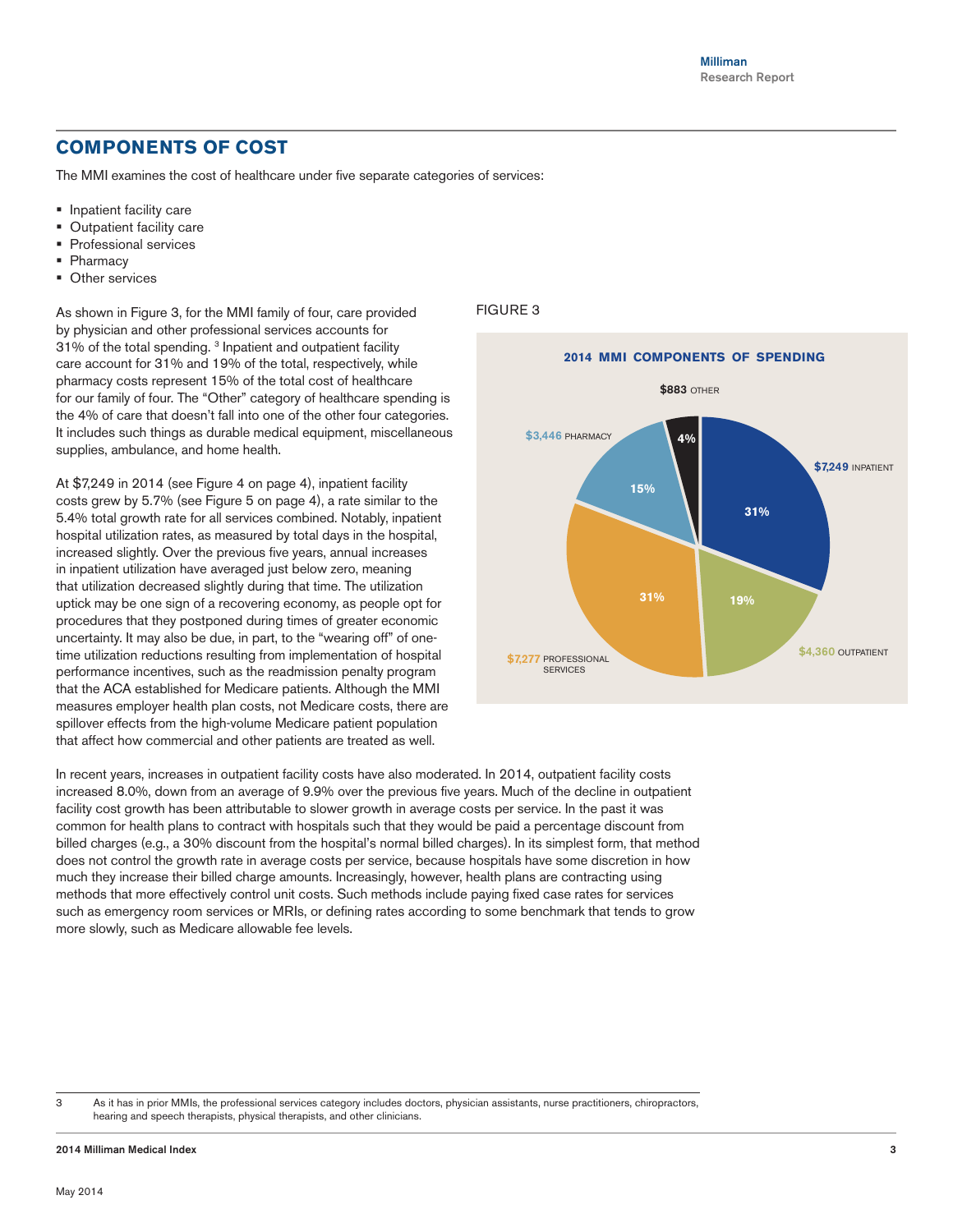## FIGURE 4



## FIGURE 5



## **MMI ANNUAL RATE OF INCREASE IN COSTS BY COMPONENT OF MEDICAL CARE**

The 2014 increase in physician costs and other professional services was 4.1%. This is somewhat lower than the 5.2% average over the previous five years. In most years, including 2014, approximately 1% of the increase has been due to utilization increases (more services delivered, per person). The rest of the 4.1% is due to increases in average cost per service. Part of the average cost per service increase is a result of changes in the mix of services. For example, when local practice patterns change and expensive procedures, such as colonoscopies, are shifted from outpatient hospital departments into physician offices, it tends to affect the average cost per service in both treatment settings.

Pharmacy costs for the MMI family of four increased 4.5% over 2013. The shift of utilization from brand-name drugs to generics continues, but at a slower pace than in past years. Recently there have been fewer new brand-name drugs, and the patents have expired on several existing brand-name drugs, resulting in more prescriptions moving to generic. Pharmacy benefits also have somewhat limited protection from annual price increases, like hospital charges as discussed earlier in this report section. The price that a health plan is willing to pay for a prescription drug is often contractually defined as a discount from average wholesale price (AWP), particularly for brand-name drugs, but those AWP amounts are outside the control of insurance companies.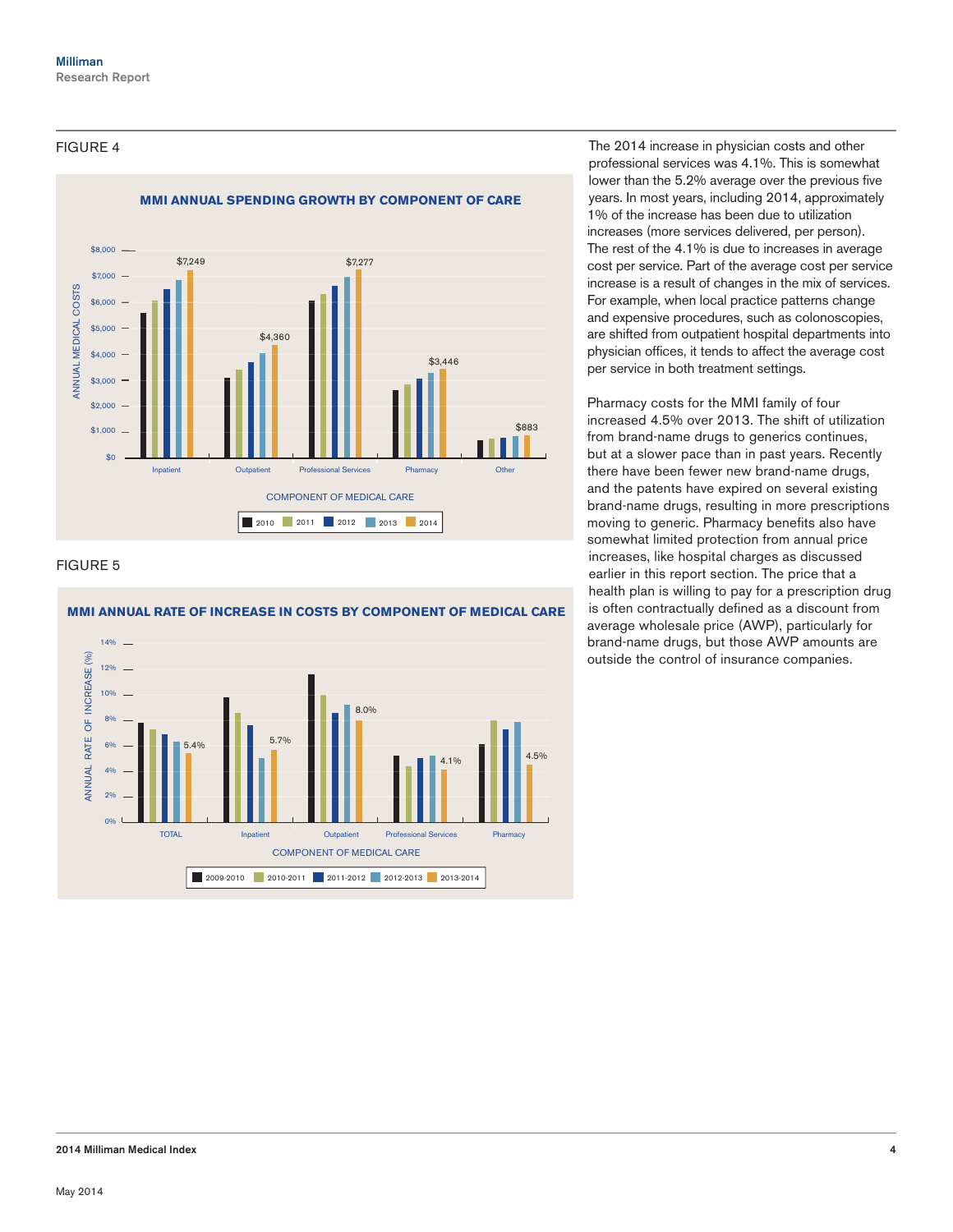## **EMPLOYEES' SHARE OF HEALTHCARE COSTS**

The total cost of healthcare for the MMI family of four is shared by employers and employees. To clearly define each payment source, we use three main categories:

- **Employer subsidy.** Employers that sponsor health plans subsidize the cost of healthcare for their employees by allocating compensation dollars to pay a large share of the cost. The portion paid by the employer typically varies according to the benefit plan option that the employee selects.
- **Employee contribution.** Employees who choose to participate in the employer's health benefit plan typically also pay a substantial portion of costs, usually through payroll deductions.
- **Employee out-of-pocket cost at time of service.** When employees receive care they also often pay for a portion of these services via health plan deductibles and/or point-of-service copays. While these payments are capped by out-of-pocket maximums as legislated by the ACA,<sup>4</sup> these costs are still material to the employee.

The MMI is unique in that it measures only healthcare costs rather than insurance premiums, which would include loads for a health plan's administrative expenses, taxes, and profit. Premiums exclude out-of-pocket costs at time of service that are borne entirely by employees. To form a complete picture, the MMI includes

these out-of-pocket costs as a component of the total healthcare spending.

Figure 6 shows the relative proportions of the three categories we track annually. Employers continue to subsidize their employees' healthcare costs by paying an average of 58% of the total cost of healthcare in 2014. Of the \$23,215 medical cost for a typical family of four, the employer pays about \$13,520 while the employee pays the remaining \$9,695, which is a combination of \$5,908 in employee payroll deductions and \$3,787 in out-

of-pocket costs when they utilize medical services.

Employee costs (combined employee contributions and out-of-pocket costs) increased by 6.0% in 2014. This year's increase is less than in prior years (6.5% in 2013 and 7.2% in 2012). This good news for employees is offset by the fact that employees continue to bear more of the overall healthcare spending, according to the MMI—rising from 40.6% in 2010 to 41.8% in 2014.

Figures 7 and 8 illustrate how cost sharing has evolved over time. Employers adjust benefits each year in line with their healthcare budget constraints. In 2014, employers assumed \$633 of the total increase in the cost of care for the family of four. Employees saw a dollar increase of \$552 (\$365 from increased payroll deductions and \$187 from more out-ofpocket expenses). The employees' 6.0% increase is comprised of a 5.2% increase in employee out-ofpocket costs and 6.6% increase in payroll deductions. In other words, while both employer and employee costs increased, the employee experienced a larger percentage increase.





4 Out-of-pocket maximums for 2014 must not exceed \$6,350 per person and \$12,700 per family.

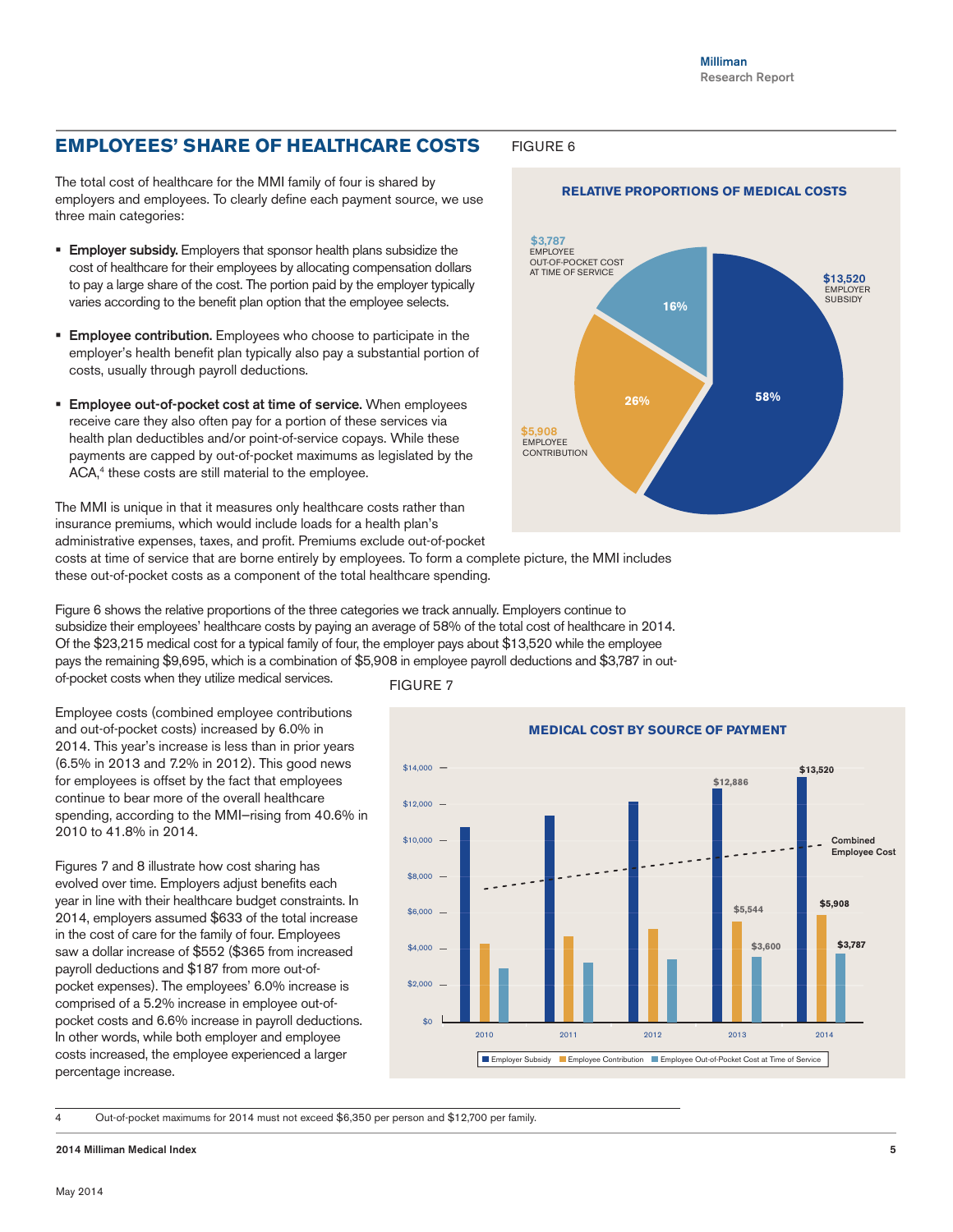## FIGURE 8

### **ANNUAL INCREASE IN SPENDING SPLIT BY EMPLOYER AND EMPLOYEE PORTIONS**

|                                                    | 2010/09 | 2011/10 | 2012/11 | 2013/12 | 2014/13 |
|----------------------------------------------------|---------|---------|---------|---------|---------|
| <b>TOTAL MEDICAL COST</b><br>(EMPLOYER & EMPLOYEE) | 7.8%    | 7.3%    | 6.9%    | 6.3%    | 5.4%    |
| EMPLOYEE OUT-OF-POCKET<br>COST AT TIME OF SERVICE  | 6.6%    | $9.2\%$ | 5.8%    | $3.7\%$ | $5.2\%$ |
| <b>EMPLOYEE CONTRIBUTION</b>                       | 8.0%    | 9.3%    | 8.2%    | 8.4%    | 6.6%    |
| <b>EMPLOYER SUBSIDY</b>                            | 8.0%    | 6.0%    | 6.7%    | 6.1%    | 4.9%    |

The ACA introduced the concept of "metallic levels" for benefit plans starting in 2014. Individual and small group policies provided on the state exchanges must have a metallic level of "bronze" or higher; bronze implies that, on average, the plan will pay 60% of the costs for the essential health benefits (EHBs) that must be provided by the benefit plan. To help avoid penalties, larger employers must provide plans that, on average, pay at least 60% of the cost of covered services, a threshold deemed "minimum value." The MMI plan has an actuarial value of approximately 83.7%.

In addition to a typical PPO plan, many employers offer their employees other plan options. A common alternative to a PPO is a "consumer-driven option" that includes higher out-of-pocket cost sharing. In return, many employers contribute to a health savings account (HSA) or a health reimbursement arrangement (HRA) and otherwise incentivize employees to participate in these plans as part of a larger effort to promote greater cost awareness by patients. For more on consumer-driven health plans, see the sidebar below.

## **Consumer-driven health plans and the MMI**

The annual Milliman Medical Index measures the total cost of healthcare for a typical family of four covered by a preferred provider plan. Because 72% of firms offer some form of consumer-driven health plan (CDHP)—with 22% of employers planning to implement a total replacement CDHP in 2013\*\*—many people ask how the MMI would change for a family of four covered by one

of these plans instead of a PPO. Here we begin to answer some of those questions.

Employee out-of-pocket. Employees typically pay more at the point of service with CDHPs because deductibles and other costsharing features are often higher versus the MMI PPO plan.

Employee contribution. Payroll deductions are often lower for CDHP plans. In some instances, employers set a fixed defined contribution that is the same for all plans offered. Since CDHP premiums are lower cost than other plans, this results in a lower payroll deduction.

## **COMPARING HEALTHCARE COSTS UNDER PPO VS. CDHP COVERAGE**

|                                       | <b>PPO</b> | <b>CDHP</b>    |
|---------------------------------------|------------|----------------|
| <b>EMPLOYEE OUT-OF-POCKET</b>         | \$3,787    | ✦              |
| <b>EMPLOYEE CONTRIBUTION</b>          | \$5,908    | ↓              |
| <b>EMPLOYER SUBSIDY</b>               | \$13,520   | <b>DEPENDS</b> |
| EMPLOYER CONTRIBUTION TO CDHP ACCOUNT | <b>NA</b>  | ✦              |
| <b>TOTAL COST OF CARE (MMI)</b>       | \$23,215   |                |

Employer contribution to CDHP account. The accounts paired with CDHPs offer a way to save for future expenses that the typical PPO does not. Keep in mind that, on average, employees will use a good portion of the contribution made by their employers on plan cost sharing for deductibles and coinsurance. However, employees that use few healthcare services and/or regularly invest in these accounts can accumulate meaningful amounts to be spent on future healthcare expenses on a pre-tax basis.

Total cost of care. CDHPs tend to have higher deductibles than other plans, which encourages lower utilization of services, and therefore yields lower total healthcare costs.

*Milliman will publish additional research on typical costs for a family of four covered by a CDHP later this year.* 

National Business Group on Health (August 28, 2013). Large U.S. Employers Project a 7% Increase in Health Care Benefit Costs in 2014, National Business Group on Health Finds. Accessed May 15, 2014, at <http://www.businessgrouphealth.org/pressroom/pressRelease.cfm?ID=214>

#### 2014 Milliman Medical Index 6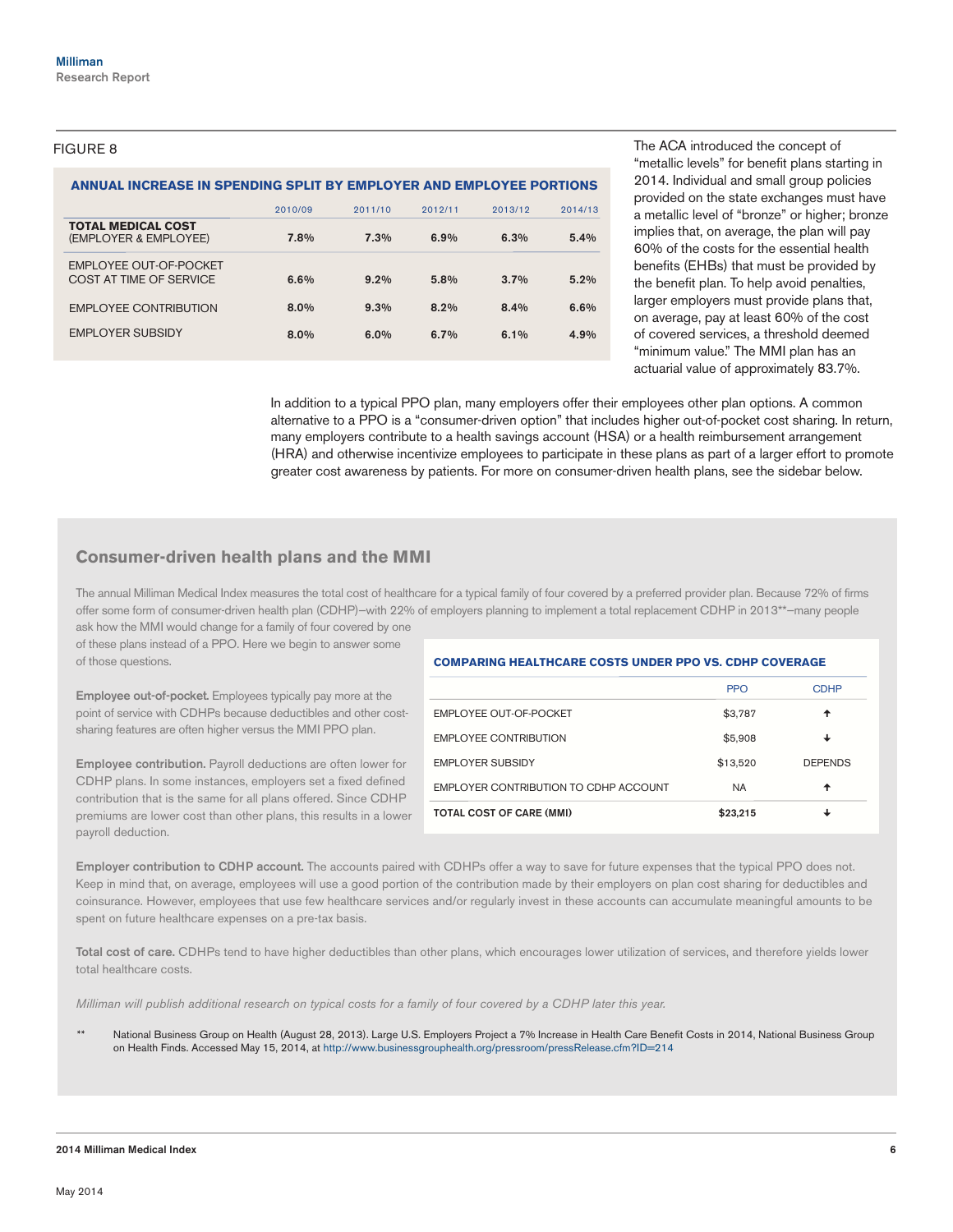## **DRIVERS OF ANNUAL COST INCREASE**

While costs increased at a slower rate in 2014, it is a difficult challenge to isolate the exact drivers of the phenomenon, given the number of changes going on in healthcare.

## The economy

The slow economy has influenced healthcare spending in recent years. For our family of four, annual cost increases have been held at bay due to less income being available for discretionary healthcare spending and reduced provider investment. History tells us that an improvement in the U.S. economic environment will give an upward push to annual healthcare cost increases. However, experts disagree on the strength of the current economic recovery and when it will begin to exert upward pressure on healthcare costs. This year's MMI assumes that the recovery will have limited effect on healthcare costs in 2014, with the cost pressure lagging behind economic improvement. Additionally, some recent one-time impacts are likely to persist even after the economy recovers, such as large employers' actions to reduce costs through higher cost sharing and reduced spousal and family coverage.

## Supply/demand influences

While the ACA may not have a significant direct impact on the employer group market measured by the MMI, changes to other markets are likely to have ripple effects. The expansion of coverage through Medicaid and the exchanges could increase demand for healthcare services. Some of that demand will be short-term, due to pent-up demand for services, but more critically, the long-term demand will probably be higher as a greater percentage of the U.S. population has health insurance coverage. This greater demand for services will put pressure on supply, possibly leading to higher provider reimbursement rates and costs. A systemic increase in utilization could crowd out our typical family of four from receiving certain services, thereby impacting their utilization. We may also see cost shifting to the employer group market because the reimbursement rates tend to be lower in the markets that are expanding; on the other hand, insurers' negotiations with providers for the exchange market may push down the rates across all lines of business. Finally, some providers may be willing to accept lower rates than in the past, perhaps due to a reduction in uncompensated care for the uninsured. The interactions are complex, and the impacts are likely to vary by geographic area.

### Healthcare provider engagement in cost control

Increased provider engagement in cost control has helped keep annual cost increases down in recent years. In some cases there may have been one-time cost decreases, such as the reduction in hospital readmissions that is due to changes to Medicare reimbursement policies; other payment reforms may have implications in 2015 and beyond. Provider organizations are becoming more accustomed to risk-taking and looking for efficiencies through clinical integration, thereby influencing costs throughout the system.

While many of the payment reform programs, such as accountable care organizations (ACOs) and bundled payment models, have been introduced in the Medicare program (and to a lesser extent in Medicaid), they have spillover effects for all payors. Use of these models is expected to expand in future years, and may continue to influence future annual cost increases as the more effective models become permanent parts of the healthcare delivery and financing systems.

#### Specialty pharmacy

Specialty drug utilization rates are increasing. Specialty drugs are currently used by a small percentage of people to treat such conditions as hepatitis C, multiple sclerosis, cystic fibrosis, and cancer, but their costs are extremely high. Medicare defines a specialty drug as one that costs more than \$600 per month, but many specialty drugs cost much more.

*History tells us that an improvement in the U.S. economic environment will give an upward push to annual healthcare cost increases. However, experts disagree on the strength of the current economic recovery and when it will begin to exert upward pressure on healthcare costs.*

*Increased provider engagement in cost control has helped keep annual cost increases down in recent years.*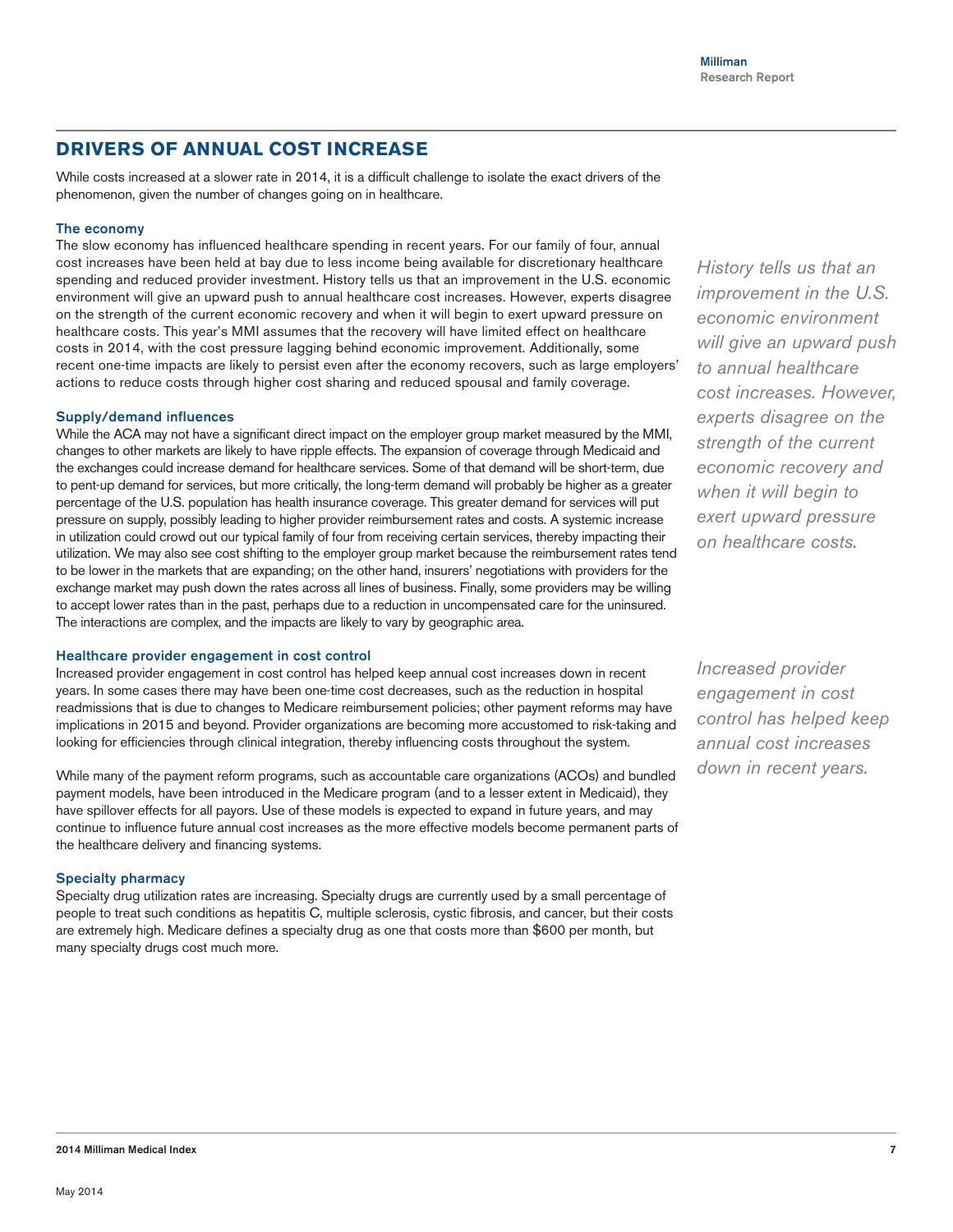### **Transparency**

*Increased transparency of pricing and expected outthat patient costs are a part of the purchasing decision, which has not historically been true in healthcare when people are covered by relatively rich benefit plans.*

*The act of being able to sort available plans by price will ensure that consumers can act in their own economic self-interest while also motivating health insurance companies to offer affordable plans.*

Costs may be pressured downward as healthcare delivery and purchasing becomes more transparent. Key examples of this include:

of-pocket costs will ensure **Consumerism.** The consumerism movement is about engaging consumers to maximize value in their healthcare purchases. Value may be defined in terms of cost, quality, choice, or other metrics. Increased transparency of pricing and expected out-of-pocket costs will ensure that patient costs are a part of the purchasing decision, which has not historically been true in healthcare when people are covered by relatively rich benefit plans. With the excise "Cadillac" tax coming online in 2018, some employer plans that have traditionally been very rich have begun to shift toward leaner plans—resulting in a more meaningful opportunity to participate in the consumerism movement.

> Premium rate filing transparency. Individual and small group premium rates-and in some states, large group rates—must be submitted to insurance regulators for review and approval. Those rate filings are increasingly publicly available and the requested rate increases, particularly for large carriers, often end up in the newspaper. The heightened public scrutiny may accentuate existing efforts to keep premium rate increases low. While premium rates include loads for carrier administrative expenses and profit, which are not included in the MMI, most of a premium (usually 80% to 90%, or more) pays for healthcare expenses.

> Product homogenization. The ACA has made plan comparability a high priority in the individual and small group markets through introduction of metallic-level benefit richness requirements, and it has simplified comparison shopping in all markets by prohibiting dollar-based benefit limits, setting limits on out-ofpocket maximums, introducing minimum value standards, and imposing other requirements that affect all commercial health insurance plans.

Exchanges. Health insurance exchanges facilitate transparency and comparison of products. The act of being able to sort available plans by price will ensure that consumers can act in their own economic self-interest while also motivating health insurance companies to offer affordable plans. Over time, we expect this to affect large group plans as well. For more information, see the sidebar on private exchanges below.

How we balance our competing desires to have the best care, freedom of choice, cost control, and appropriate rewards for innovation, investment, and positive patient outcomes will steer future healthcare cost trends up or down. Creative solutions will be needed. The ACA may have planted some seeds that will ultimately bear fruit through increased transparency, experimentation with provider risk taking, and focus on outcomes such as through the new Patient Centered Outcomes Research Institute. As these efforts mature, we may begin to see what effects they will have on healthcare costs. And we will see whether additional (and possibly paradigm-changing) innovations will still be needed.

## **Private exchange movement and the MMI**

#### What is a private exchange?

A private exchange is a virtual marketplace, similar to the individual and small group health insurance exchanges established by the ACA. However, the private exchanges are developed by employer coalitions, employee benefits consulting firms, or other entities, and are primarily intended to serve large employer groups.

#### Why are employers interested in private exchanges?

Private exchanges can provide flexible one-stop shopping solutions for employers and employees to purchase a variety of benefits, including health insurance, life insurance, and other ancillary insurance products. Multiple carriers may participate in the exchanges, providing variety of choice and facilitating price competition through transparency and through competitive bidding by carriers for the opportunity to sell in

the exchange. The exchanges also help employers implement defined contribution approaches where they contribute a fixed amount per employee. Employees can then choose from any benefit plan offered in the exchange and contribute their share of the health insurance premium with pre-tax dollars.

How will private exchanges impact health care costs and trends? Whether the private exchange movement will have any material effect on the overall cost of care tracked by the MMI is uncertain. Time will tell if the improved transparency and ease of comparison among products and prices will help to control healthcare costs. For more information on private exchanges, reference our library of private exchange publications.\*

\* www.healthcaretownhall.com/?p=7466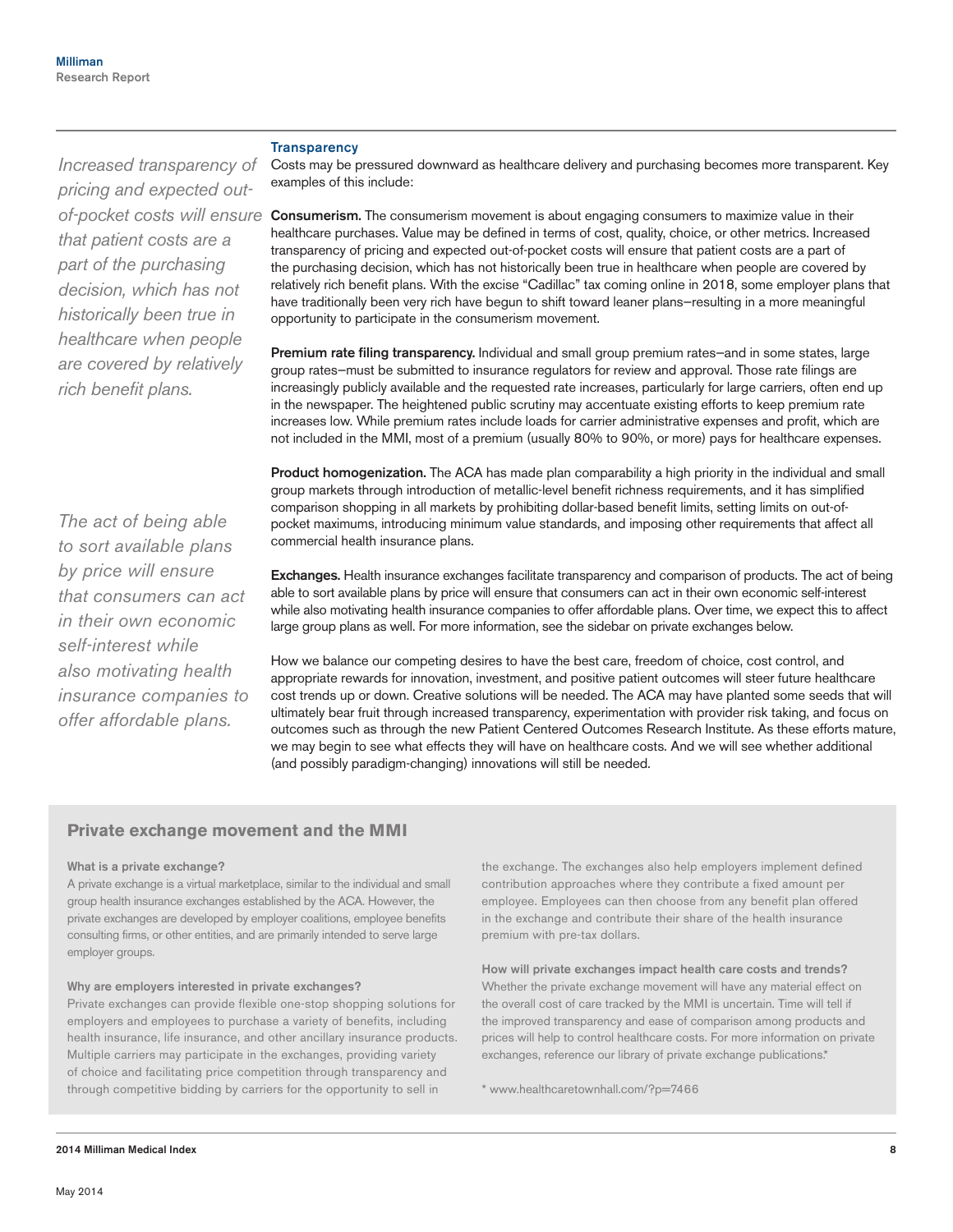## **TECHNICAL APPENDIX**

The Milliman Medical Index (MMI) is made possible through Milliman's ongoing research in healthcare costs. The MMI is derived from Milliman's flagship health cost research tool, the Health Cost Guidelines™, as well as a variety of other Milliman and industry data sources, including Milliman's MidMarket Survey.

The MMI represents the projected total cost of medical care for a hypothetical American family of four (two adults and two children) covered under an employer-sponsored PPO health benefit program. The MMI reflects the following:

- Nationwide average provider fee levels negotiated by insurance companies and preferred provider networks
- **Average PPO benefit levels offered under employer-sponsored health benefit programs**<sup>5</sup>
- Utilization levels representative of the average for people covered by large employer group health benefit plans in the United States

## Variation in costs

While the MMI measures costs for a typical family of four, any particular family or individual could have significantly different costs. Variables that impact costs include:

Age and gender. There is wide variation in costs by age, with older people generally having higher average costs than younger people. Variation also exists by gender. Our MMI-illustrated family of four consists of a male age 47, a female age 37, a child age four, and a child under age one. This mix allows for demonstration of the range of services typically utilized by adult men, women, and children. Average utilization and costs of specific services will be different for other demographic groups.

Individual health status. Tremendous variation also results from health status differences. People with severe or chronic conditions are likely to have much higher average healthcare costs than people without these conditions.

Geographic area. Significant variation exists among healthcare costs by geographic area because of differences in healthcare provider practice patterns and average costs for the same services. For example, the relative cost of living affects healthcare costs, as labor costs (e.g., nurses and technicians) tend to be higher in areas where the cost of living is higher. Access to advanced technology also affects the utilization of services by geographic area.

Provider variation. The cost of healthcare depends on the specific providers used. Even in the same city, costs for the same service can vary dramatically from one provider to another. The cost variation results from differences in billed charge levels, discounted payment rates that payors have negotiated, and implementation of payment methodologies that may influence utilization rates, such as capitation or case rates.

Insurance coverage. The presence of insurance coverage and the amount of required out-of-pocket cost sharing also affects healthcare spending. With all other variables being equal, richer benefit plans usually have higher utilization rates and costs than leaner plans.

5 For example, for 2014 average benefits are assumed to have an in-network deductible of \$725, various copays (e.g., \$131 for emergency room visits, \$29 for physician office visits, \$11/18%/28% for generic/formulary brand/non-formulary brand drugs), and coinsurance of 18% for non-copay services, etc.

#### 2014 Milliman Medical Index

For further perspective on how the Milliman Medical Index fits in the evolving healthcare system, visit our blog at:

www.[healthcaretownhall.com/](http://www.healthcaretownhall.com/?tag=milliman-medical-index) [?tag=milliman-medical-index](http://www.healthcaretownhall.com/?tag=milliman-medical-index)